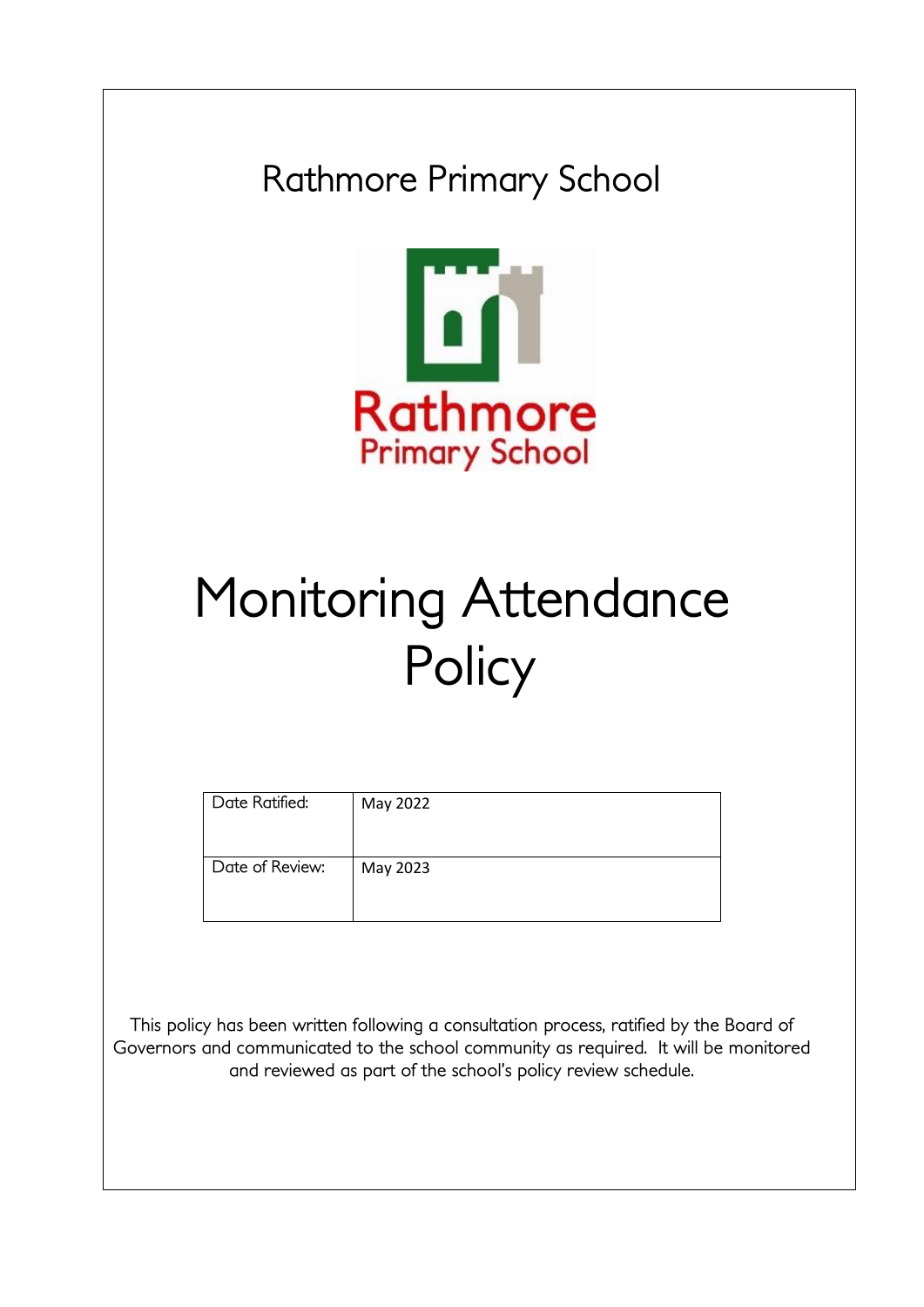# Monitoring Attendance Policy

## Article 28

#### "Every child has the right to an education"

#### **Introduction**

Regular school attendance is crucial in raising standards in education and ensuring that every child can have full access to the school curriculum and reach their potential. Rathmore Primary School will strive to promote an ethos and culture which encourages good attendance and where each pupil will feel valued and secure.

### Aims

- 1. To improve/maintain the overall attendance of pupils at Rathmore Primary School.
- 2. To develop a framework that defines roles and responsibilities in relation to attendance.
- 3. To provide advice, support and guidance to parents/guardians and pupils.
- 4. To promote good relationships with the Education Welfare Service.

#### Role of the School

The Principal has overall responsibility for school attendance. The Pastoral Care Leader liaises with staff and the Education Welfare Officer (EWO) to monitor attendance. Teachers should bring any concerns regarding school attendance to her attention. The Board of Governors provide support by reviewing school attendance figures and targets and ensuring it is placed as an agenda item at each meeting. Teaching staff regularly monitor the attendance and punctuality of pupils by ensuring that attendance is recorded at the beginning of morning and afternoon registration sessions. To enable our school to accurately record and monitor attendance in a consistent way we will adhere to the most recent guidance provided in the Department of Education. Rathmore Primary School is committed to working with parents to encourage regular and punctual attendance.

#### Role of Parent

Parents have a legal duty to ensure their child receives efficient full time education suitable to age, ability and aptitude and to any special educational needs they may have, either by regular school attendance or otherwise.

If a child is registered in school, their parent has a legal duty to ensure that they regularly attend that school.

It is a parent's responsibility to inform the school of the reason for a pupil's absence on the first day of absence. If the absence is likely to be prolonged, this information should be